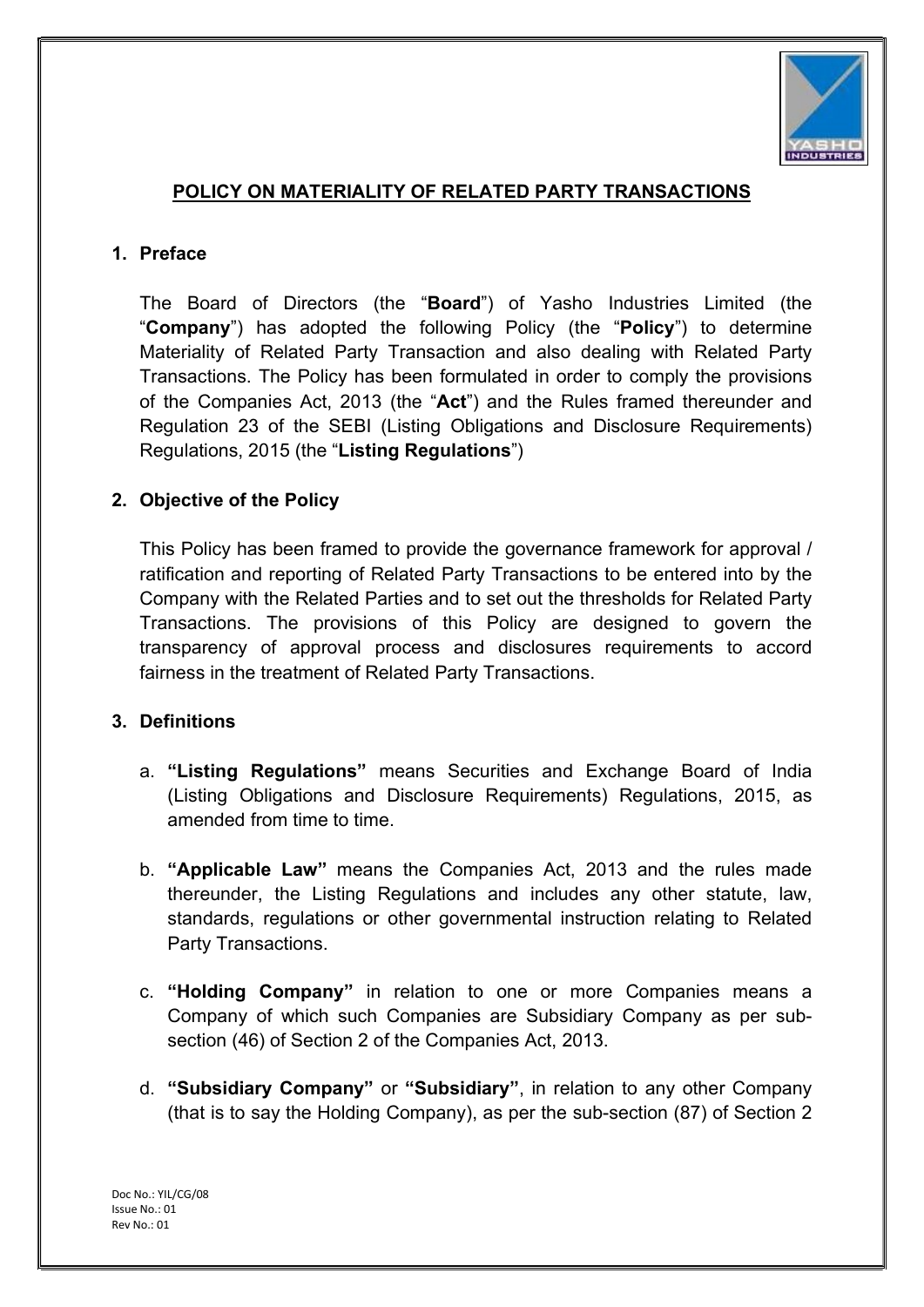

of the Companies Act, 2013 means a Company in which the Holding Company:

- i. Controls the composition of the Board of Directors; or
- ii. Exercises or controls more than 1/2 (one-half) of the total voting power either at its own or together with one or more of its Subsidiary Company.
- e. "Wholly Owned Subsidiary" means when a Company holds 100% of shares of another Company, the other Company is called a Wholly Owned Subsidiary of the Company who has made 100% investment in it.
- f. "Associate Company", in relation to another company, means a Company in which that other Company has a significant influence, but which is not a Subsidiary Company of the Company having such influence and includes a Joint Venture Company.

Explanation.  $\overline{ }$  For the purposes of this clause - (a) the expression "Significant Influence" means control of at least twenty percent of total voting power, or control of or participation in business decisions under an agreement; (b) the expression "Joint Venture" means a joint arrangement whereby the parties that have joint control of the arrangement have rights to the net assets of the arrangement.

- g. "Audit Committee or Committee" means a Committee of Board of Directors of the Company, as constituted from time to time under Section 177 of the Companies Act, 2013 read with Regulation 18 of the Listing Regulations.
- h. "Board of Directors" or "Board" means the Board of Directors of the Company.
- i. "Control" shall have the same meaning as defined in SEBI (Substantial Acquisition of Shares and Takeovers) Regulations, 2011 and as per Companies Act, 2013.
- j. "Policy" means this Related Party Transaction Policy.
- k. "Key Managerial Personnel" as defined under the Companies Act, 2013 means: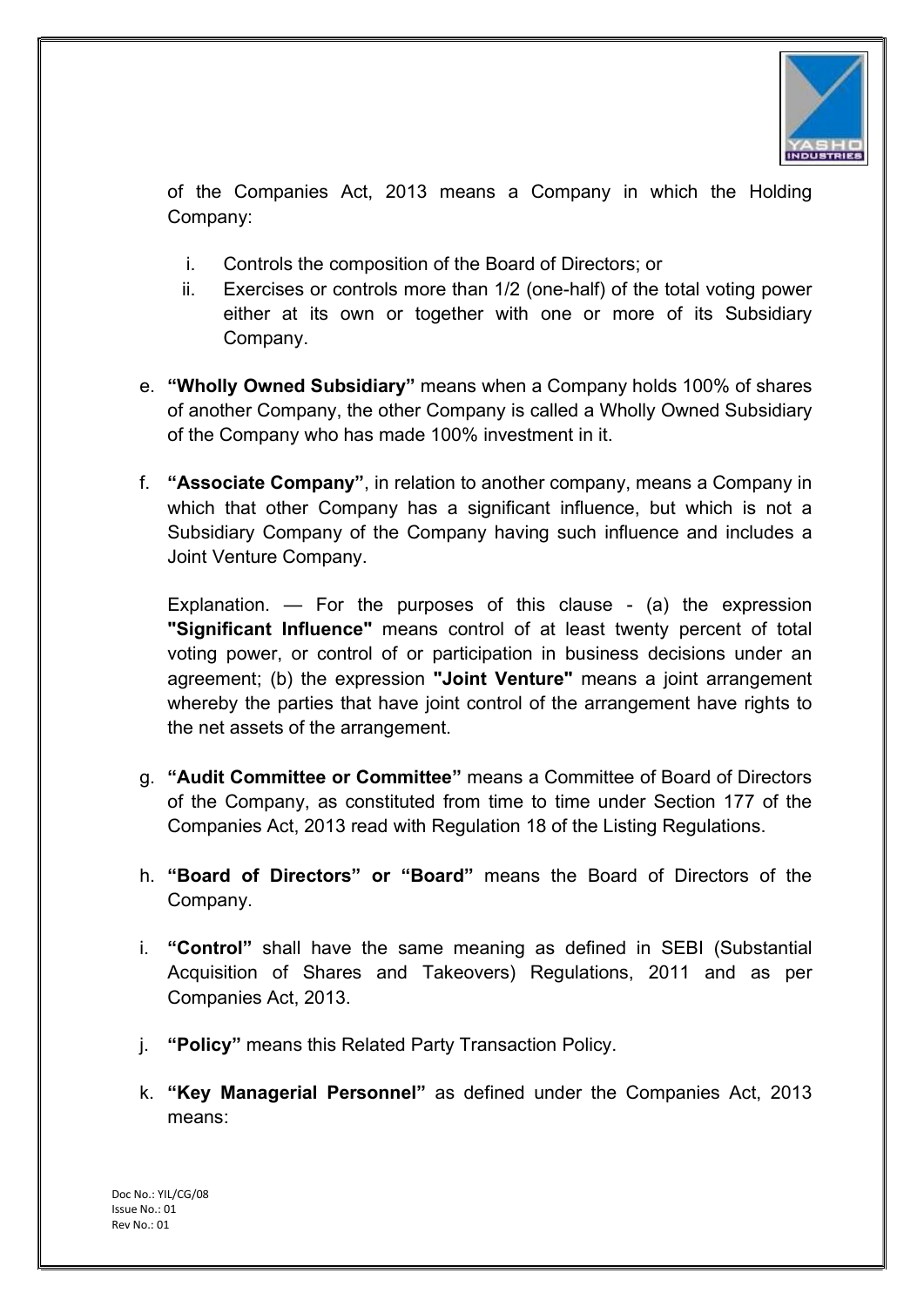

- i. the Chairman and Managing Director;
- ii. the Company Secretary (CS);
- iii. the Whole-time Director (WTD);
- iv. the Chief Financial Officer (CFO);
- v. such other officer, not more than one level below the directors who is in whole-time employment, designated as key managerial personnel by the Board; and
- vi. such other officer as may be prescribed.
- l. "Arm's Length Transaction" shall have the meaning ascribed to such term under section 188 of the Companies Act, 2013.
- m. "Related Party" shall have the meaning ascribed to such term under Regulation 2(1) (zb) of the Listing Regulations and under sub-section (76) of Section 2 of the Companies Act, 2013.
- n. "Relative" shall have the meaning ascribed to such term under sub-section (77) of Section 2 of the Companies Act, 2013 and under Regulation 2(1) (zd) of the Listing Regulations.
- o. "Related Party Transaction/s (RPT's)" shall mean such transactions as specified under the Section 2 of the Companies Act, 2013 and the Rules made thereunder and Regulation 2(1)(zc) of the Listing Regulations, including any amendment or modification thereof, as may be applicable.
- p. "Net Worth" shall have the meaning ascribed to such term under sub-section (57) of Section 2 of the Companies Act, 2013.
- q. "Turnover" shall have the same meaning as specified under section 2(91) of the Companies Act, 2013.
- r. "Ordinary course of business" if transactions satisfy any of the following criteria, such transactions will be generally in the ordinary course of business:
	- i. The memorandum of Association of the Company should cover such transaction;
	- ii. There are previous instances of the Company having carried out such transaction;
	- iii. These transactions are frequent over a period of time;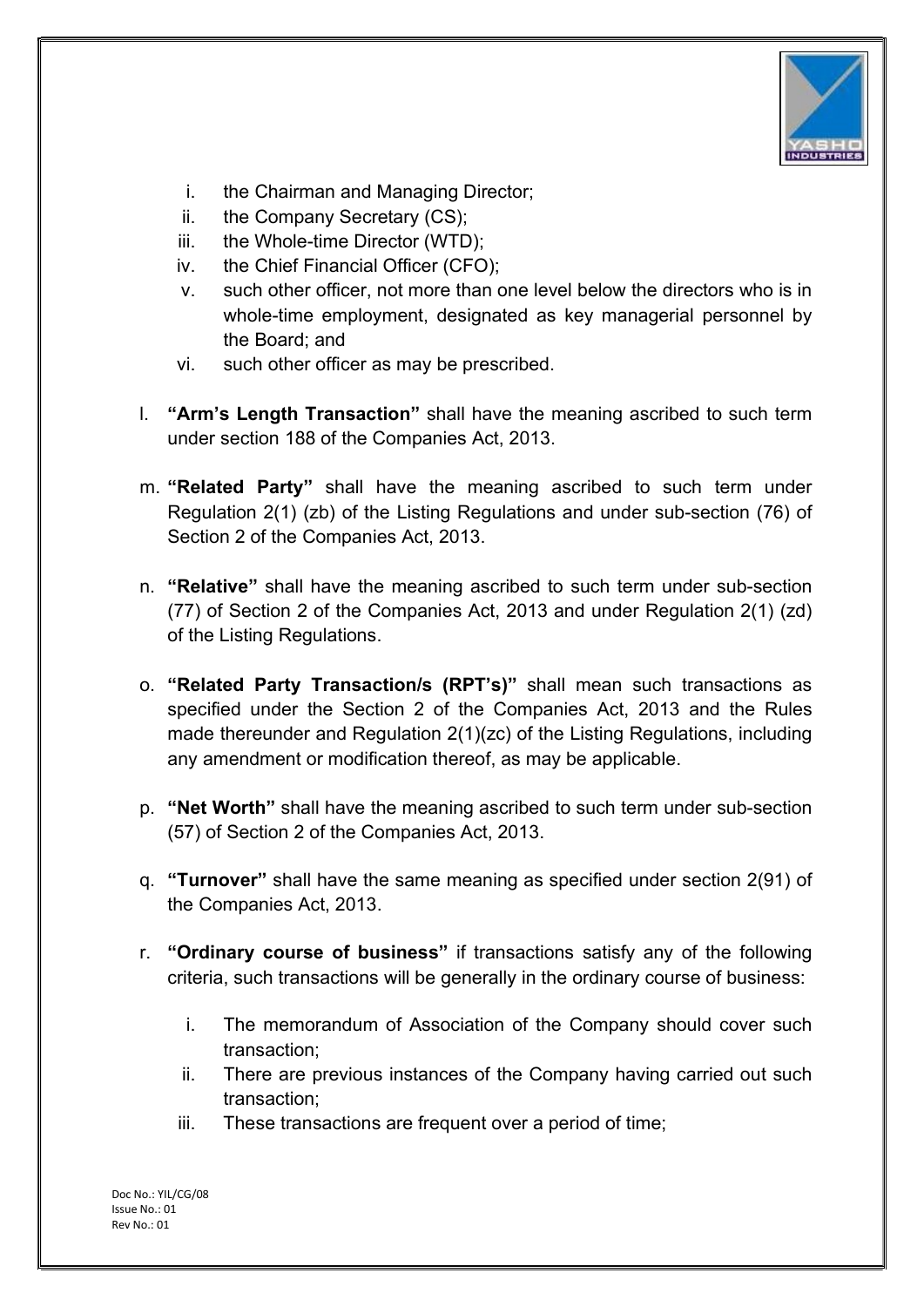

- iv. The transaction should be in furtherance of the business objectives of the Company;
- v. The transactions, if not frequent, are important to the business objectives of the Company;
- vi. The transactions are incidental to Chemical industry/ part of standard industry practice or but for which the business would be adversely affected.

This is not exhaustive criteria, and the Company should assess each transaction considering its specific type, nature, value and circumstances in accordance with the statutory requirements as may be amended from time to time and other industry practices and guidelines.

- s. "Material Related Party Transaction/s" shall have the same meaning ascribed to such term under Regulation 23 (1) read with 23 (1A) of the Listing Regulations.
- t.  $\triangleright$  "Material Modification" means any modification, amendment or waiver or supplement or consent with respect to a related party transaction or contract which were approved by the Audit Committee / Board / Shareholders, as the case may be, which is likely to result in material impact on terms and timing of such transaction or contract including variation of more than 20% in the preapproved related party transaction value or price of such transaction or contract.
	- $\triangleright$  Effective April 1, 2022.

## 4. Approving Authority

## A. Approval of Audit Committee:

All RPTs shall be referred to the Audit Committee for prior approval, irrespective of its materiality, whether at a meeting or by passing of a circular resolution. Any subsequent material modifications shall also be referred to the Audit Committee for prior approval, whether at a meeting or by passing of a circular resolution.

The Audit Committee shall also approve any subsequent material modification of RPTs; if any. Further, any variations against the pre-approved transactions will be placed before the Audit Committee for ratification.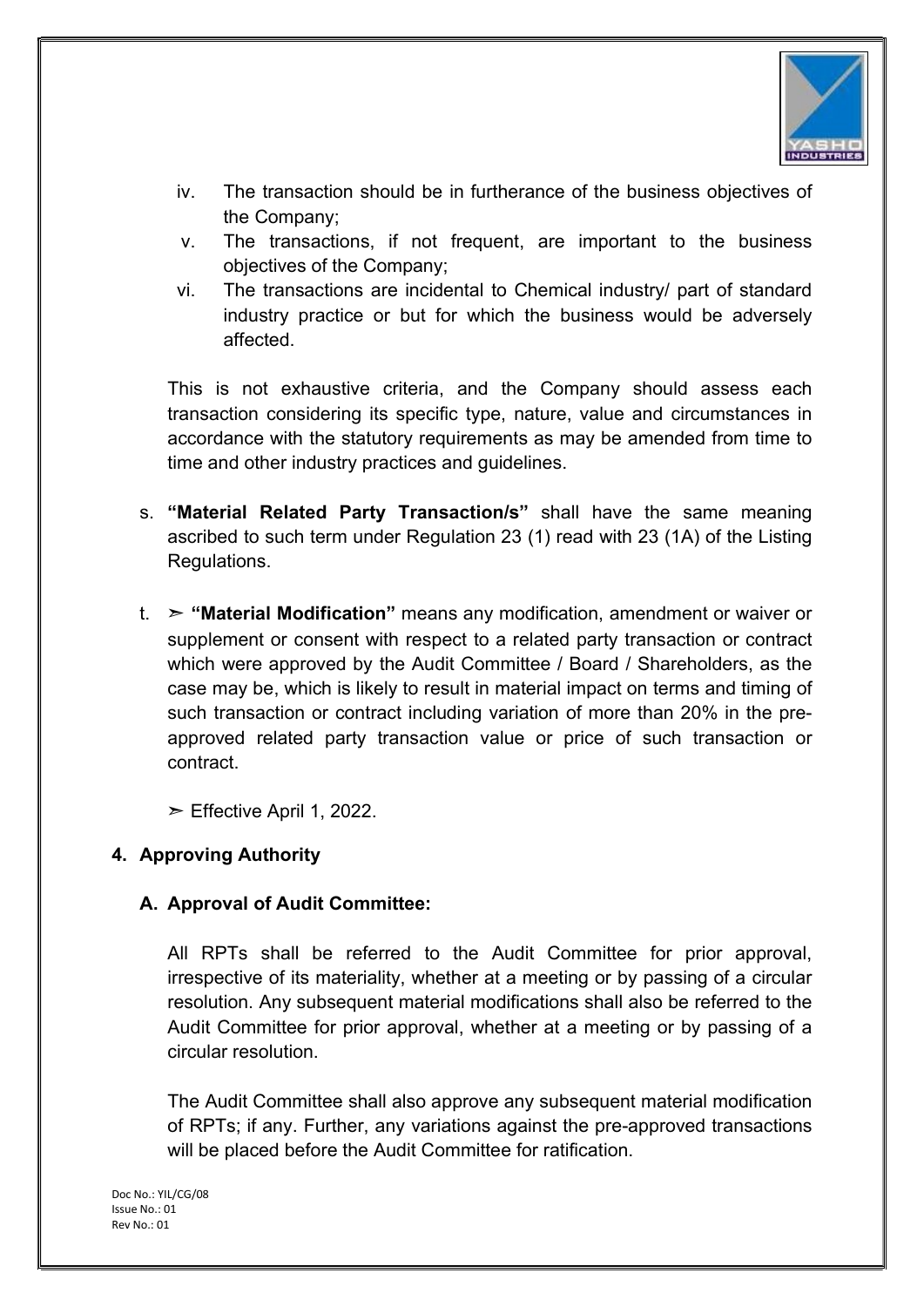

Related Party Transactions with the wholly owned subsidiaries are exempted from any approval requirement and would require only periodical reporting, preferably on quarterly basis.

# Omnibus Approval:

The Audit Committee may also grant omnibus approval for the Related Party Transactions proposed to be entered into by the Company, which are routine and repetitive in nature, if the transactions satisfy the following conditions:

- i. Such related party transactions are repetitive in nature.
- ii. Specific need of such omnibus approval i.e. the transactions are in the best interest of the Company.

In terms of Regulation 23 (3) of the Listing Regulations, the Audit Committee may grant omnibus approval for the Related Party Transactions proposed to be entered into by the Company and such omnibus approval shall specify:

- i. the name/s of the related party,
- ii. nature of transaction,
- iii. duration/period of transaction,
- iv. maximum amount of transaction that can be entered into,
- v. the indicative base price / current contracted price and the formula for variation in the price, if any and
- vi. such other conditions as the Audit Committee may deem fit.

Where the need for Related Party Transaction cannot be foreseen and the aforesaid details are not available, the Audit Committee may grant omnibus approval for such transactions subject to their value not exceeding Rupees One (1) crore per transaction.

In terms of Regulation 23 (3)(b) of the Listing Regulations, the Audit Committee may grant omnibus approval for the Related Party Transactions proposed to be entered into by the Company only after satisfying itself regarding the need for such omnibus approval and that such approval is in the interest of the Company.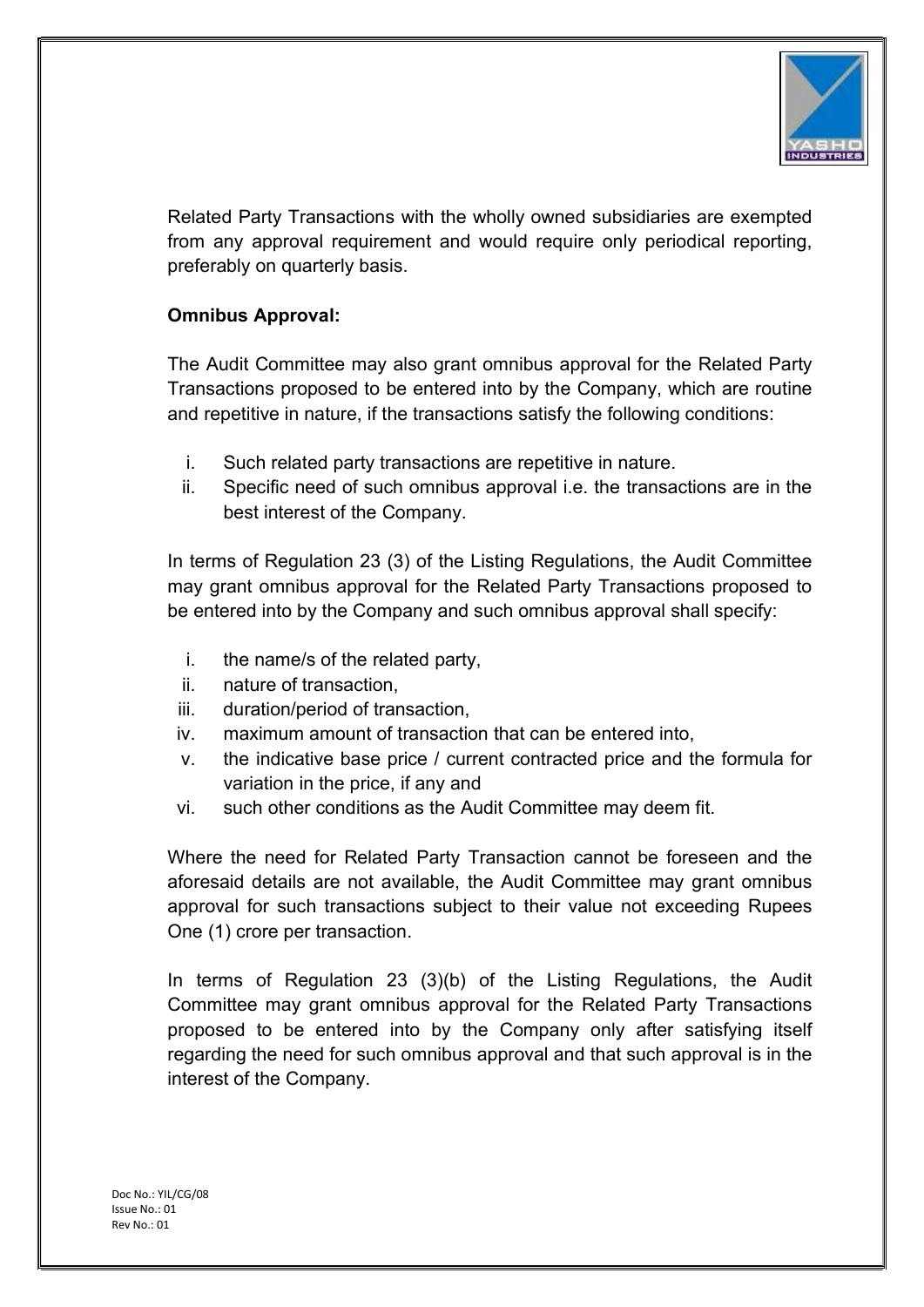

In term of Regulation 23 (3)(e) of the Listing Regulations, the omnibus approval shall be valid for a period not exceeding one year and shall require fresh approval after the expiry of one year.

# B. Approval of the Board of Directors

All Material Related Party Transactions which are subject to the approval of the shareholders of the Company shall require the approval of the Board at a meeting thereof. Further, all Related Party Transactions which are not in the ordinary course of business or not on an Arm's Length basis shall require the prior approval of the Board at a meeting thereof and required compliances prescribed under section 188 of the Act read with the Companies (Meetings of Board and its Powers) Rules, 2014, as amended, from time to time.

# C. Approval of the Shareholders of the Company

The following Related Party Transactions shall be subject to prior approval of Shareholders of the Company by way of a resolution:

- i. All Material Related Party Transactions;
- ii. Related Party Transactions, which are not in the ordinary course of business or not executed at an arm's length basis, exceeding the threshold limits as may be prescribed under the Section 188 Companies Act 2013 and the Rules made thereunder (as amended from time to time).

Explanation‐ (1) The turnover or net worth referred in the above sub-rules shall be computed on the basis of the audited financial statement of the preceding financial year.

# 5. STANDARDS FOR REVIEW

- i. The agenda of the Audit Committee/ Board meeting shall inter-alia consist of the following for review:
	- 1. the name of the related party and nature of relationship with the Company or its subsidiary;
	- 2. the nature, duration of the contract and particulars of the contract or arrangement;
	- 3. the material terms of the contract or arrangement including the value, if any;

Doc No.: YIL/CG/08 Issue No.: 01 Rev No.: 01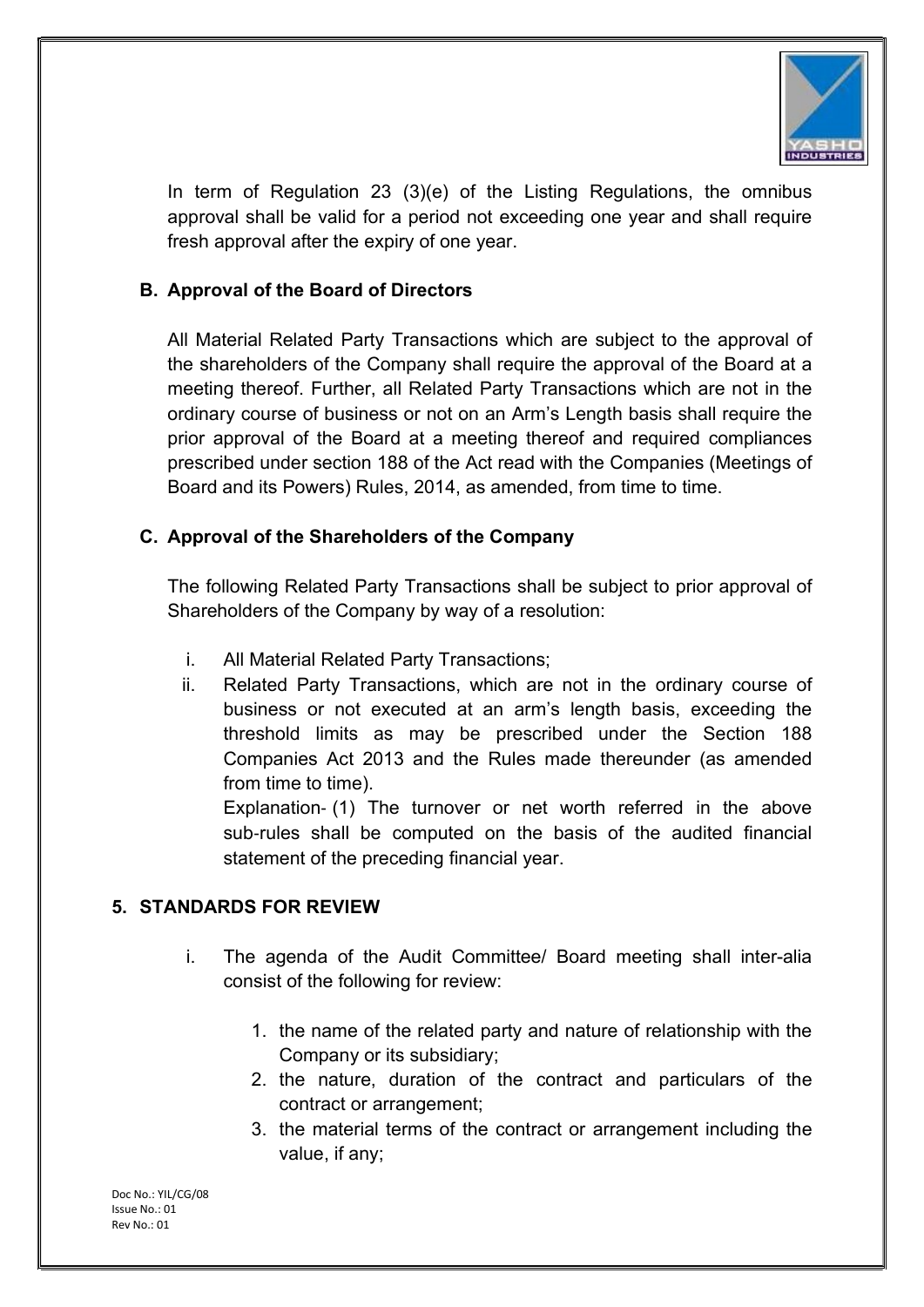

- 4. any advance paid or received for the contract or arrangement, if any;
- 5. the manner of determining the pricing and other commercial terms, both included as part of contract and not considered as part of the contract;
- 6. whether all factors relevant to the contract have been considered, if not, the details of factors not considered with the rationale for not considering those factors;
- 7. The percentage of the Company's annual consolidated turnover, for the immediately preceding financial year, that is represented by the value of the proposed transaction;
- 8. any other information relevant or important for taking a decision on the proposed transaction.
- ii. While approving/ material modifications/ ratifying/ recommending a Related Party Transaction, Audit Committee/ Board shall review and consider the following, in accordance with the standards set forth in this Policy:
	- a) the Related Party's interest in the transaction;
	- b) whether the transaction was undertaken in the ordinary course of business of the Company;
	- c) whether the transaction with the Related Party is on at arms' length basis:
	- d) the purpose of, and the potential benefits to the Company from the transaction;
	- e) Whether there are any compelling business reasons for the Company to enter into the transaction;
	- f) Whether the transaction includes any potential reputational risk issues that may arise as a result of or in connection with the transaction;
	- g) Whether the transaction would impair the independence of an otherwise Independent Director or Nominee Director;
	- h) Whether the Company was notified about the transaction before its commencement and if not, why pre-approval was not sought for and whether subsequent ratification would be detrimental to the Company; and
	- i) Whether the transaction would present an improper conflict of interest, as per provisions of law, for any director or Key Managerial Personnel, taking into account the size of the

Doc No.: YIL/CG/08 Issue No.: 01 Rev No.: 01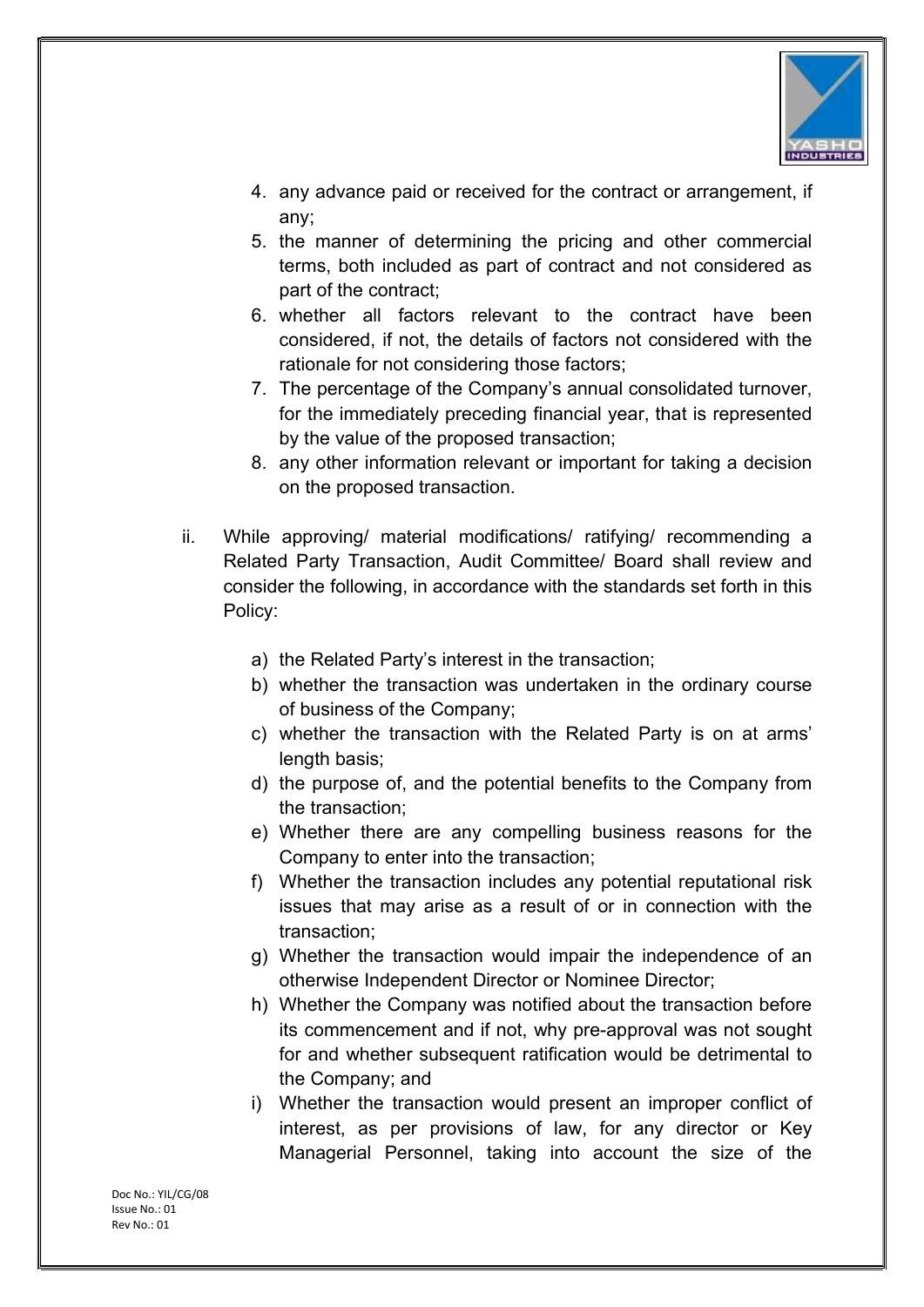

transaction, the overall financial position of the Related Party, the direct or indirect nature of the Related Party's interest in the transaction and the ongoing nature of any proposed relationship and any other factors the Audit Committee / the Board deems relevant and appropriate.

- j) required statutory and public disclosure, if any; and
- k) any other information regarding the transaction or the Related Party in the context of the proposed transaction that would be material to the Audit Committee / Board / Shareholders, as applicable, in light of the circumstances of the particular transaction.
- iii. The explanatory statement to be annexed to the notice of a general meeting convened pursuant to section 102 of the Companies Act, 2013 shall contain the following particulars namely:
	- a) summary of the transaction provided by the management to the Audit Committee/ Board;
	- b) Justification as to why the transaction is in the interest of the Company;
	- c) any other information relevant or important for the members to take a decision on the proposed resolution.

# 6. RATIFICATION OF RELATED PARTY TRANSACTIONS

Where any contract or arrangement is entered into by a Director or employee of the Company with Related Party without obtaining the consent of the Board or approval of Shareholders, and if the same is not ratified by the Board or Shareholders as the case may be within 3 (three) months from the date on which such contract or arrangement was entered into, such contract or arrangement shall be voidable at the option of the Board or, as the case may be, at the option of the Shareholders.

## 7. Disclosures & Reporting

i. This Policy shall be disclosed on the website of the Company and a web link to the policy shall be provided in the Annual Report.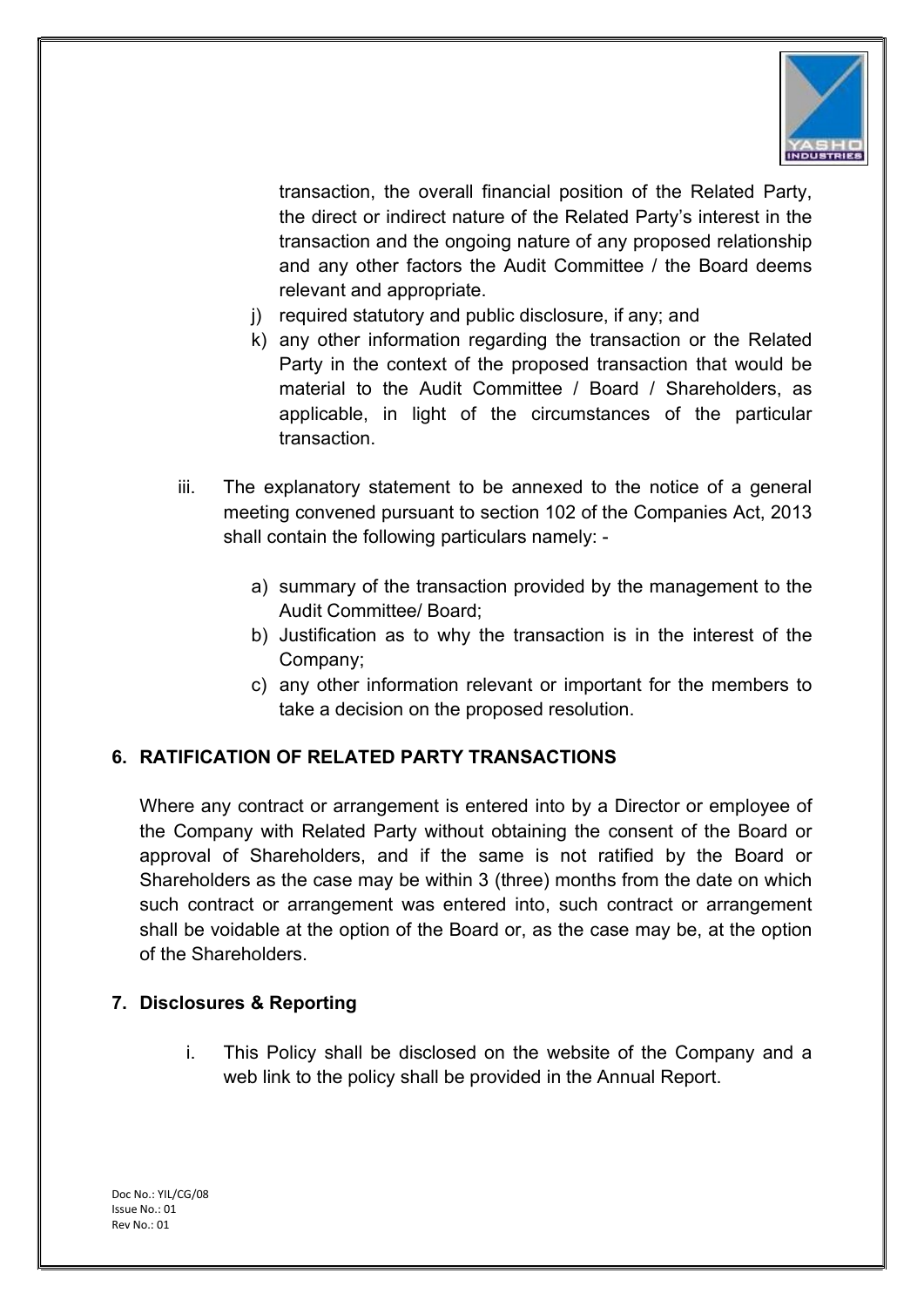

- ii. A summary statement of Related Party Transactions entered into by the Company shall be submitted to the Audit Committee in quarterly meetings for information, review and noting.
- iii. The details of Related Party Transactions shall be disclosed in the Annual report of the Company, the Stock Exchanges and other regulatory bodies as per the provisions of Indian Accounting Standards, the Companies Act, 2013, Listing Regulations or any other applicable laws and regulations.
- iv. The Company shall submit disclosures of related party transactions on a consolidated basis, in the format specified in the relevant accounting standards for annual results to the stock exchanges and publish the same on its website from the date of publication of its standalone and consolidated financial results for the half year as per Regulation 23 of the Securities and Exchange Board of India (Listing Obligations and Disclosures Requirements) Regulations, 2015.

#### 8. Review and ammendments

- i. Based on the recommendations of the Audit Committee, the Board, may review or amend this Policy at any time without any prior intimation and establish further rules or procedures, periodically and as required under the Companies Act, 2013, Listing Regulations, to give effect to this Policy.
- ii. In the event of any conflict between the provisions of this Policy and of the Act or Listing Regulations or any other statutory enactments, rules, the provisions of such Act or Listing Regulations or statutory enactments, rules shall prevail over this Policy. Any subsequent amendment / modification in the Listing Regulations, Act and/or applicable laws in this regard shall automatically apply to this Policy.
- iii. Further the Board of Directors or such Committee authorised by the Board shall have the right to withdraw and / or amend any part of this Policy or the entire Policy, at any time, as it deems fit, or from time to time, and the decision of the Board or such Committee authorised by the Board in this respect shall be final and binding. Further the said policy shall be reviewed by the Board of Directors or any Committee